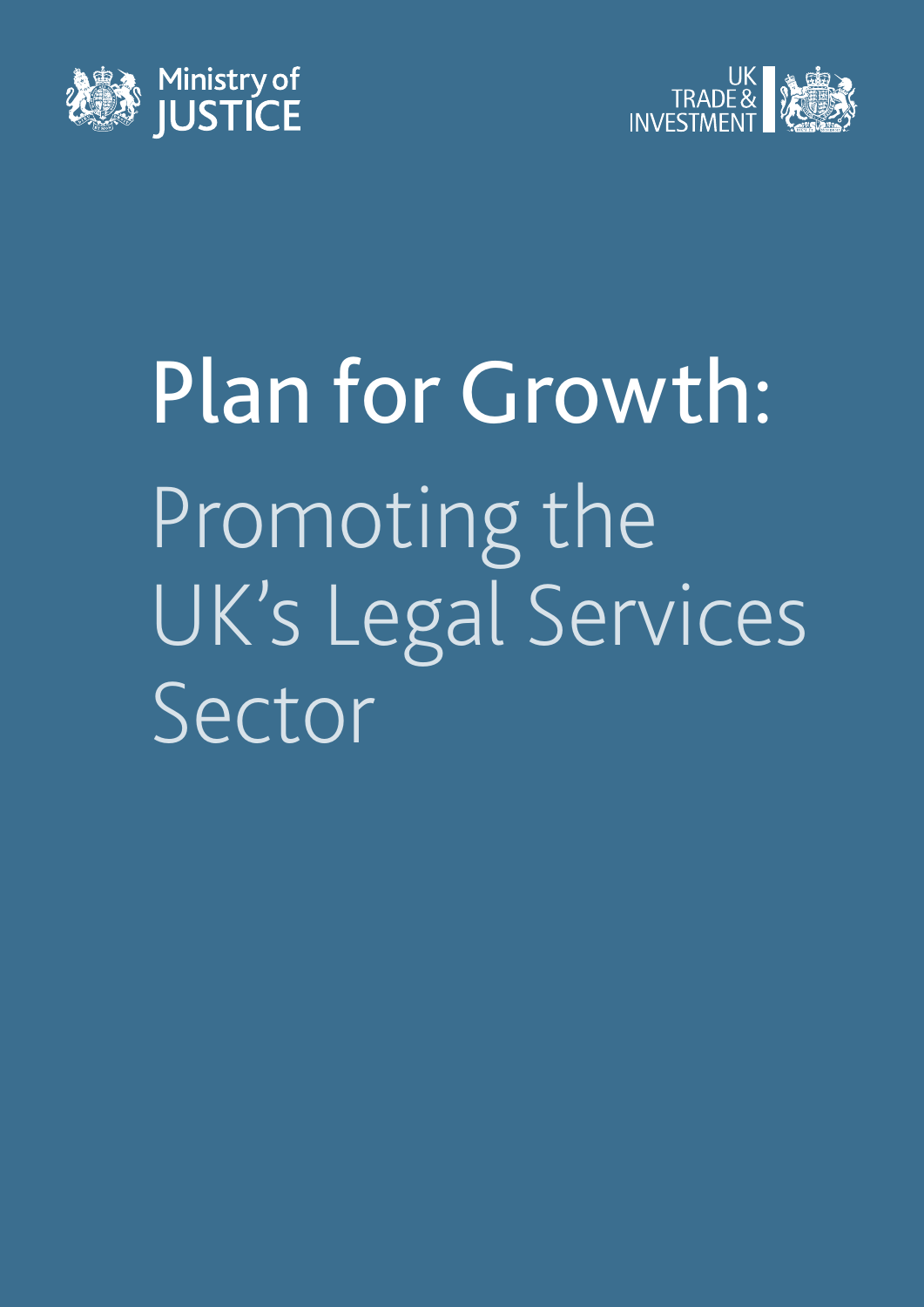#### Foreword

by the Lord Chancellor and Secretary of State for Justice, and the Minister for Trade & Investment

As Britain's economy emerges from a difficult period, it is vitally important that the country builds on its strengths to support the recovery. There are few areas where Britain is stronger than in the law.

Whether it's in the provision of legal services, the use of our courts for the resolution of disputes, or the application of English law for contracting, the UK is truly a global centre of excellence. People turn to us because they know they will find world class, highly specialised practitioners and expert judges in the specialist courts. They understand that a decision from a court in the UK carries a global guarantee of impartiality, integrity and enforceability.

These strengths help to explain why the Legal Services sector generated £23.1 billion or 1.8% of the UK's gross domestic product in 2009 and constituted £3.2 billion in exports – nearly three times more than a decade earlier.

Yet despite this very strong record, there is no room for complacency. Protectionist regulations remain a major obstacle to us exporting our services to some foreign markets. Meanwhile, worldwide competition for legal services is set to intensify over the coming decade. New York, Stockholm, Paris, Geneva, Dubai, Singapore and Hong Kong all stand ready to compete with London and other UK jurisdictions as a hub of legal expertise. While the UK's excellence

and reputation is undoubted, costs and speed may affect where companies choose to resolve their disputes. We intend to do all we can to protect our competitiveness and build on our success.

The Government's Plan for Growth, announced as part of the Budget on 23 March 2011, aims to put the UK on a path to sustainable, long term growth. As the Chancellor made clear then, law is a central part of this vision. In particular, the Ministry of Justice is committed to working closely with UK Trade & Investment and the sector to promote the UK as the global centre of legal arbitration and commercial law services.

This Action Plan sets out what we are doing as part of that UK wide effort and in response to concerns raised by the legal sector. Ultimately of course it is not government or ministers that run businesses. Rather, government's role is to help create the conditions in which firms can flourish. This Plan and our work over the next 12 months describe the measures we will be taking to support their success.

We are delighted to be working with industry experts, including the Law Society of England and Wales, the Bar Council and TheCityUK, to find a joint approach to encouraging growth in the legal services sector. Working in partnership, our hope and belief is that legal services will go from strength to strength.

L. $C_{\boldsymbol{\mathcal{U}}}$ 

Stephen Cheen

Kenneth Clarke Lord Chancellor Secretary of State for Justice

Lord Green Minister for Trade & Investment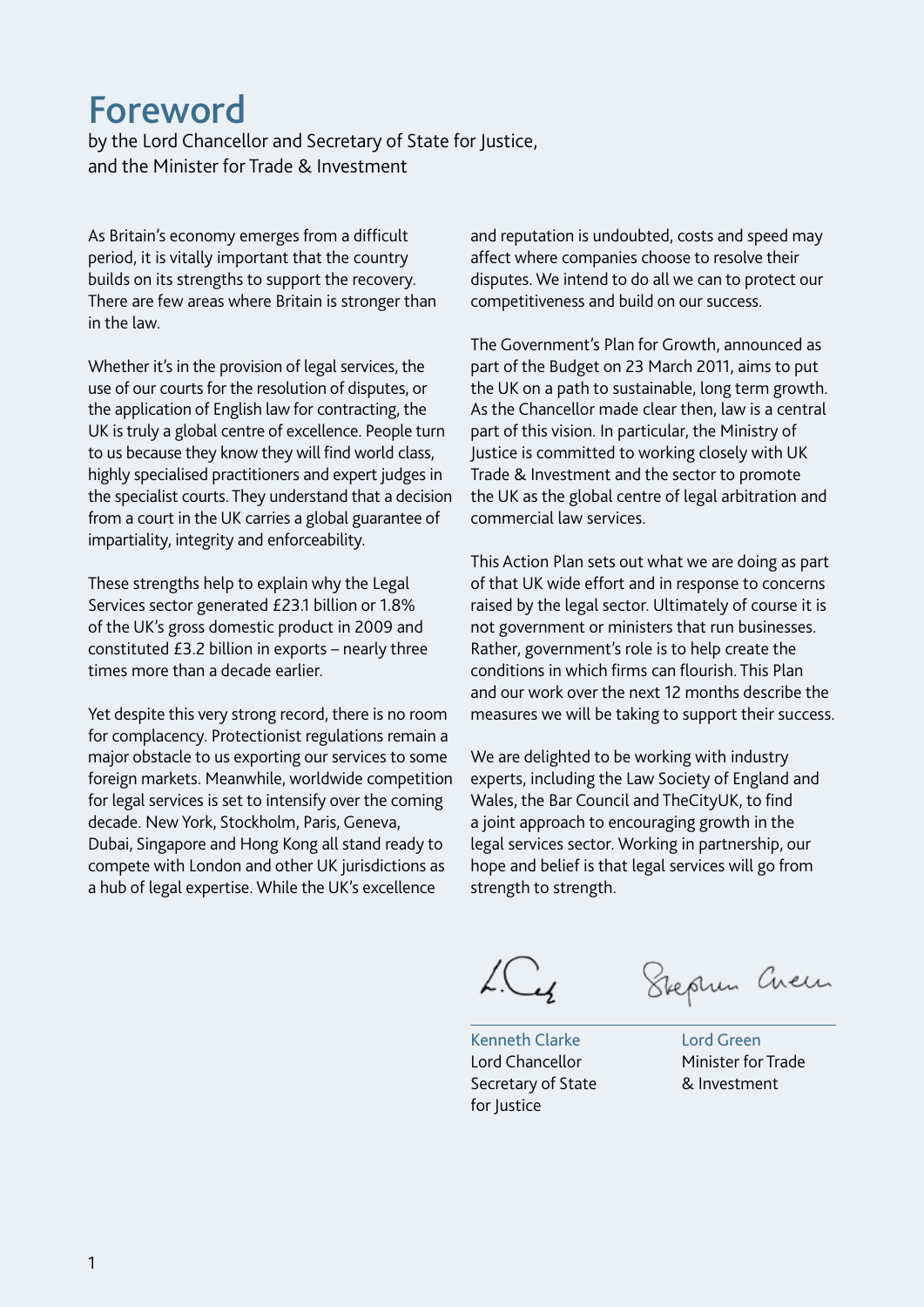## What the UK legal services sector can offer

Legal services covers a wide range of professions and stakeholders, ranging from the judiciary, solicitors and barristers, to mediators and arbitrators. It also includes less obvious roles, including those in accountancy, education and training institutions, all of which contribute to the global reputation of the legal services sector. While London firms account for a substantial proportion of UK law firms' business, there is an increasing presence in other English and Welsh regions, as well as the separate legal jurisdictions in Scotland and Northern Ireland. The majority of this Action Plan refers to legal services in England and Wales but we are discussing with the jurisdictions in Scotland and Northern Ireland how we can work together to promote their legal services to the wider benefit of the UK economy.

Some of the benefits of the UK legal sector include:

- Few barriers to entering the UK market virtually unrestricted access for foreign firms. Over 200 foreign law firms now have offices in London.
- Global leader in international and commercial arbitrations – more of these take place in London under English law than in any other city in the world. Ninety per cent of commercial cases handled by London law firms now involve an international party.
- English judgments are easily enforceable both within the EU (Judgments Regulation and European Enforcement Order) but also in most other parts of the world, even where there are no reciprocal enforcement arrangements.
- The Legal Services Act 2007 offers a robust and dependable regulatory regime both for English and Welsh lawyers practising at home and abroad. The Legal Services (Scotland) Act 2010 will relax some of the restrictions on entry to the Scottish legal services market.
- International dispute resolution continues to grow – the total number of disputes resolved through arbitration and mediation in the UK reached 34,541 in 2009, up from 19,384 in 2007.<sup>1</sup> The Arbitration Act 1996<sup>2</sup> provides a mechanism for the enforcement of arbitration awards in the UK. Dispute resolution has also been enhanced by last year's new legal framework for arbitration in Scotland, the Arbitration (Scotland) Act 2010 and the establishment of a Scottish Arbitration Centre.
- Dedicated, high-spec business court under one roof – the Rolls Building brings together the Chancery Division, Technology and Construction Court and Commercial Court under one roof, offering a streamlined service to businesses and maintaining the UK's reputation as first choice for business law.
- An essential partner of the financial services sector – the biggest areas of practice of law firms in the UK include corporate work, banking and capital markets. British law firms are now central to the export of other professional services.

<sup>1</sup> TheCityUK report *Dispute Resolution in London and the UK 2010* statistics exclude those in the Small Claims Mediation Service

The Arbitration Act 1996 applies to England, Wales and Northern Ireland.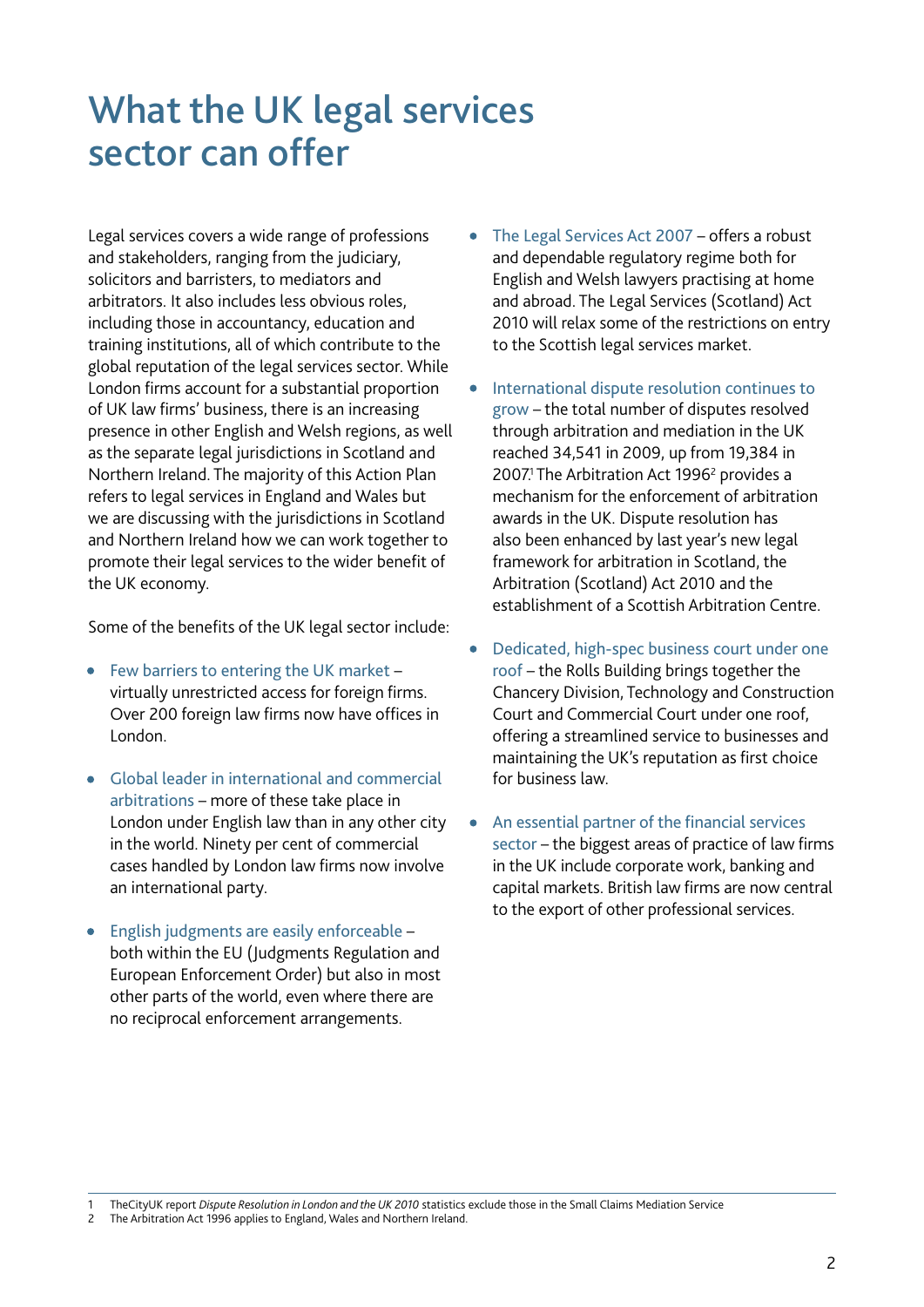## What we've done so far

Working in partnership with the legal profession – since 2003 we have worked together to promote the interests of the legal sector in overseas trade. Ministry of Justice (MoJ), UK Trade & Investment (UKTI), the Foreign and Commonwealth Office (FCO), Department for Business Innovation and Skills (BIS) and HM Treasury have worked with the Law Society of England and Wales (Law Society), the Bar Council and TheCityUK to reduce barriers to trade and promote UK legal services.

Ministerial and official level engagement to open

up markets – overseas and inward visits provide opportunities for bilateral ministerial messaging on trade with countries whose markets are currently closed or limited. UKTI, working with FCO and BIS, have developed specific market development programmes and initiatives such as Joint Economic Trade Committees (JETCO), which also provide a senior ministerial bilateral platform in a number of key markets (India, China and Brazil).

Opening up markets through trade negotiations

– we have worked hard to conclude Free Trade Agreements (FTA) so that UK legal services can access more overseas markets. The EU-South Korea FTA, for example, will open up the market on 1 July 2011, bringing significant work for UK legal services. Alongside government negotiations, the Law Society promoted links between Korean and UK law firms through legal trade missions, with UKTI and British Embassy support. We intend to replicate this partnership approach in trade negotiations with other countries.

Lord Mayoral visits – have promoted the benefits of open and liberalised markets in destinations such as Malaysia in March 2011, encouraging the opening of the legal market to UK firms to attract inward investment.

Overseas promotion – in September 2010 UKTI and City of London Corporation supported the Law Society and the Bar Council in organising a seminar on dispute resolution and environmental law during the high profile UK/China Financial and Professional Services Week.

Promotion within the UK – Russian Law Week 2010, was co-sponsored by the Law Society, the Bar Council and COMBAR<sup>3</sup> with the support of MoJ and UKTI. This helped develop closer ties and greater cooperation between the law making, judicial and commercial branches of the English and Russian legal communities in support of positive trade outcomes for both countries' legal sectors.

Legal services promotional material – in 2010 UKTI, MoJ and the Law Society published a legal handbook to help overseas law firms interested in setting up in the UK: http://www.ukti.gov.uk/ uktihome/item/115439.html

Industry trade missions to raise the UK legal sector's profile – the Bar Council raised the profession's profile with overseas governments and local legal sectors through trade missions to Qatar, the United Arab Emirates, Oman and Bahrain between 2008–2010, holding seminars to promote the litigation, arbitration and mediation advocacy services.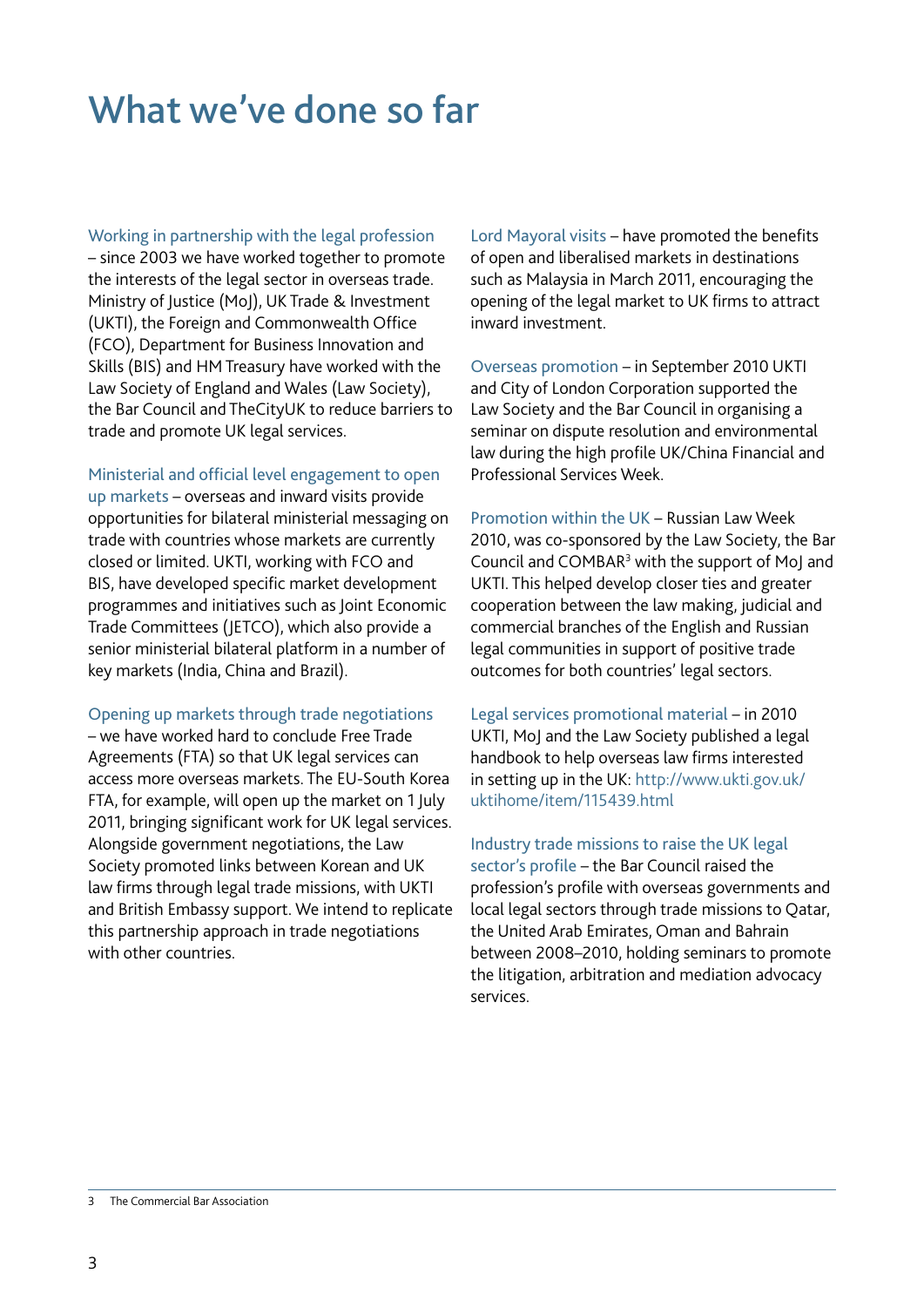#### Future activities

This Action Plan sets out how MoJ and UKTI aim to promote the UK as a centre of legal excellence both at home and abroad. Actions include:

- **1** Working with other Government Departments and partners to identify appropriate ministerial domestic and overseas visits and events which can be used to promote the UK's legal services, including:
	- Alternative Dispute Resolution event in India in May 2011
	- English Law Week in Russia in June 2011
	- International Bar Association Conference in October 2011
	- The official opening of the Rolls Building by February 2012
	- City Week in February 2012
	- The London Olympics and Paralympics in July and August 2012
	- A Pro Bono Legal Advice and Representation Service for the London Olympics 2012, showcasing the high quality range of services the UK legal profession can offer.
- **2** Including representatives from legal professional bodies on ministerial, Lord Mayor and senior official level visits, where appropriate, to maximise the promotional opportunities of UK legal services. We will ensure that the Trade and Investment Ministerial Subcommittee discusses legal services promotion by the end of 2011.
- **3** Working with governments whose restrictive market regulations impact on the potential for the UK legal sector to grow. This is focused on long-term liberalisation and includes raising market access issues during ministerial, Lord Mayor and senior official level visits, where appropriate, as well as progressing negotiations through EU-Free Trade Agreements (FTA) and World Trade Organisation (WTO) commitments in key countries.
- **4** Developing a core script for use in all communications by July 2011, following advice from the TheCityUK's Legal Services Group to ensure consistent messages on:
	- the top legal priorities in key markets
	- the UK as a centre of dispute resolution services
	- the benefits of using the UK's services to solve commercial disputes.

 This script will be made available to anyone undertaking an ambassadorial role on behalf of the UK, including the Catalyst Network, and those in its 'soft network', including Business Ambassadors.

**5** Creating an online promotional tool kit for trade and investment advisors in British Embassies and High Commissions by the end of September 2011, to explain the value of UK legal services and UK law in the countries to which they are posted. This will be completed with the expertise of TheCityUK and professional bodies. It will better enable UK government officials to promote legal events and inform discussions with overseas governments and business about what the UK legal services sector can offer.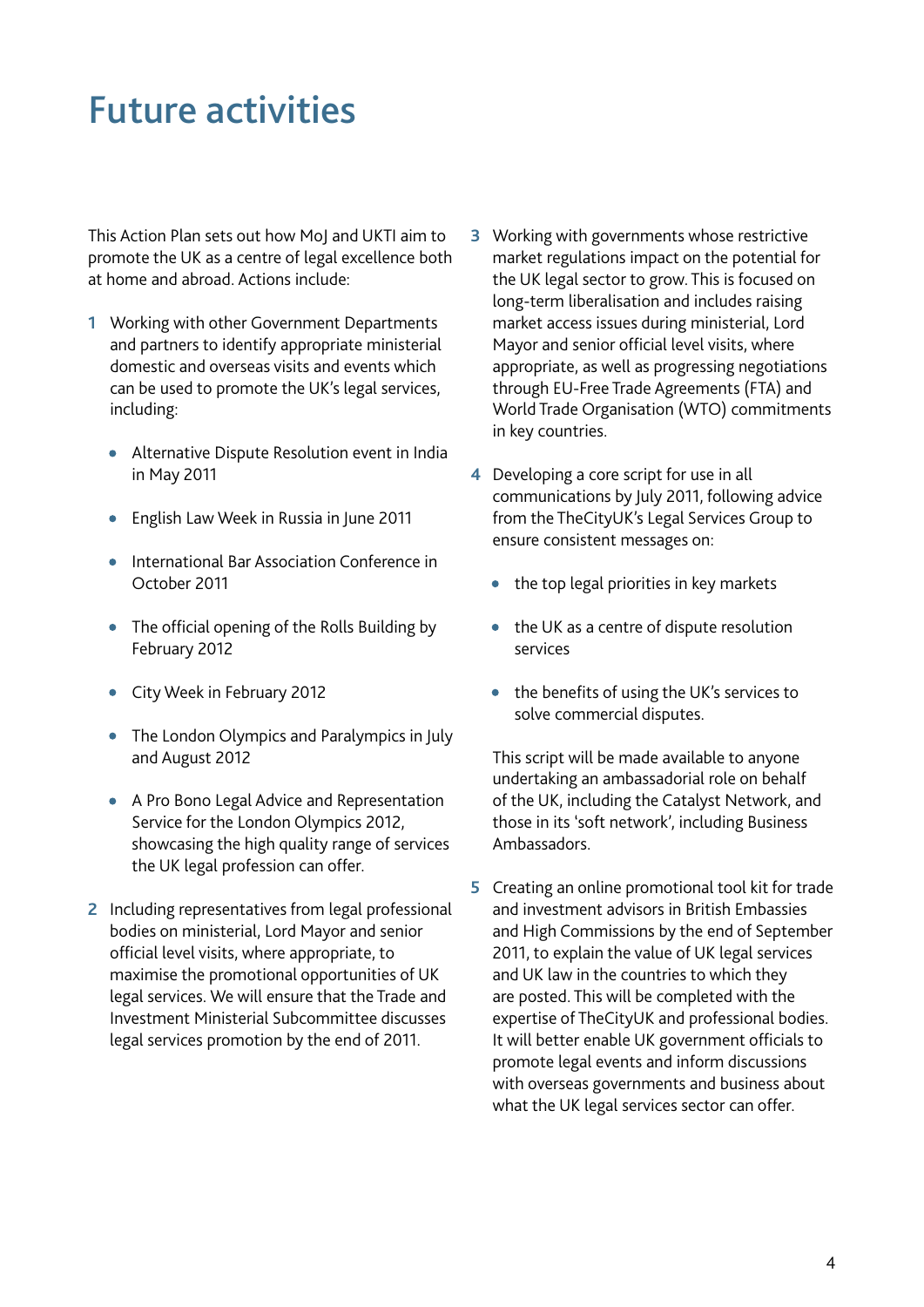- **6** Providing new content on www.justice.gov.uk by November 2011, showing the benefits of using UK legal services and providing links to legal representative bodies as well as UKTI and TheCityUK.
- **7** Monitoring by MoJ of the international acceptance of Alternative Business Structures, with an initial review in February 2012.

TheCityUK's Legal and Dispute Resolution Group provides co-ordinated legal sector input in conjunction with the expertise of the Law Society and the Bar Council who are members of the Group.

TheCityUK, Law Society and The Bar Council, will:

- **8** Produce and deliver a strategy to promote the UK as a centre of excellence for dispute resolution using the expertise of the professional legal bodies. The strategy will bring together market research conducted by member firms and associations to target promotional work, and identify barriers to further expansion in key countries and regions by October 2011. It will aim to both retain business and attract new businesses. TheCityUK's Research Centre will work with UKTI, the Bar Council and Law Society to ensure that this addresses the needs of UK law firms/practices of all sizes, including UK regional firms.
- **9** TheCityUK will appoint the chairman of the Legal Services and Dispute Resolution Group to its International Strategy Committee – alongside the leaders of other sectoral and regional groups to ensure discussion of legal priorities. This will provide an integrated and strategic approach to the financial and professional overseas promotion agenda by June 2011.
- **10** TheCityUK will re-launch the Legal Services and Dispute Resolution Group by September 2011, together with MoJ and UKTI. It will initially focus on the strengths of the sector and the challenges it faces.
- **11** Invite and encourage law firms and sets of chambers to identify junior solicitors or barristers and fund a secondment to UK posts overseas for them to undertake a market research project in high growth markets. They would focus on opportunities for the promotion of legal services and restrictions on practising. The secondment/attachment of this/these individual(s) to the British Embassy/High Commission will also consider how our overseas missions could better promote legal services, by the end of November 2011.

#### Measuring success

The Action Plan will be a commitment in the revised Ministry of Justice Business Plan 2011–15, when published. Each action will be reviewed in February 2012 against the deadline set and the results of our progress will be made available through MoJ, BIS and UKTI communication channels.